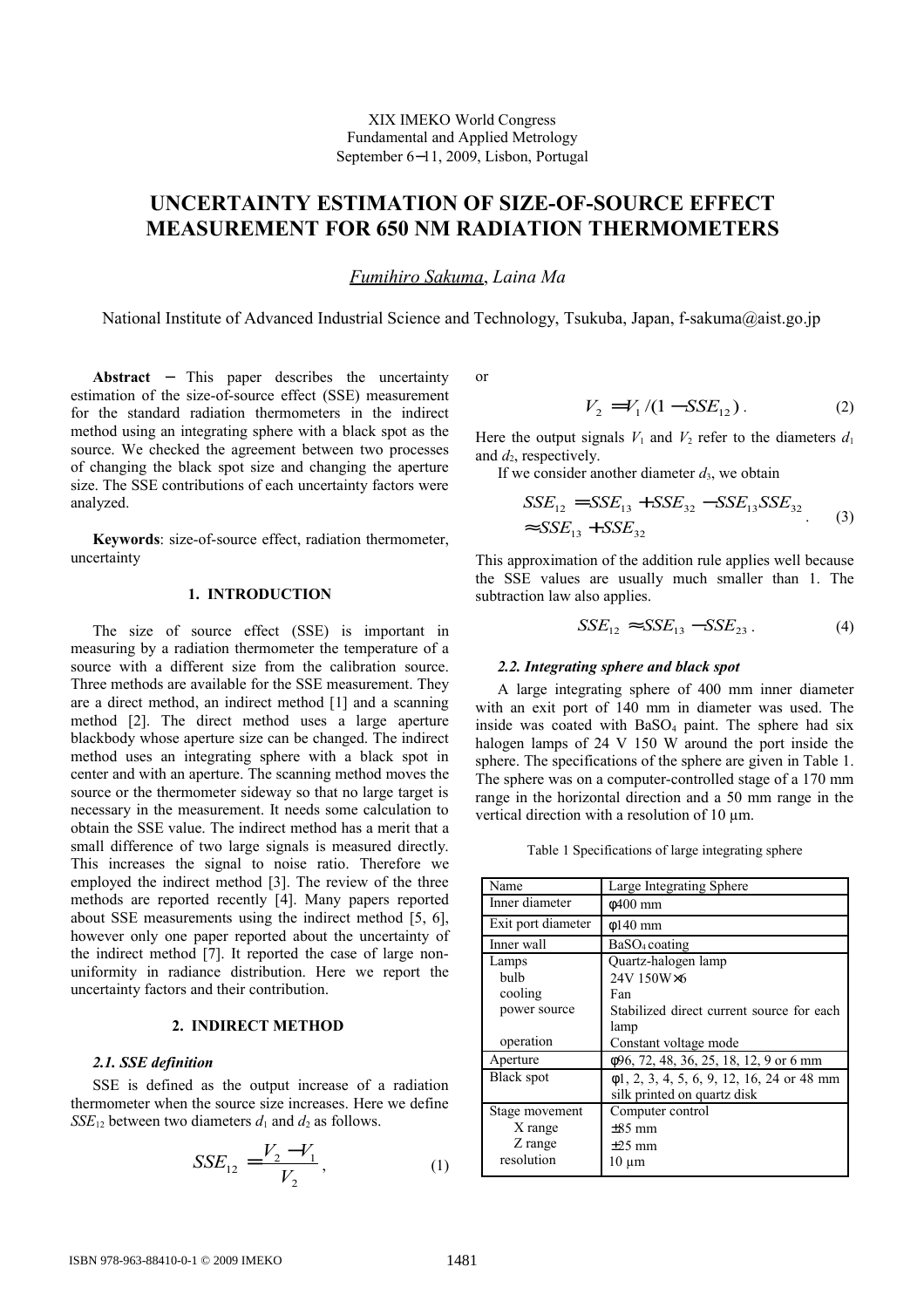Nine apertures from 6 mm to 96 mm in diameter and eleven quartz disks with silk-printed black spots of 1 mm to 48 mm in diameter were used. One aperture and one disk could be inserted at once in front of the exit port. A graphite blackbody cavity of a cone type with 6 mm in diameter and 11.2 mm in length was also used in the hole of a quartz disk to increase the reliability.

#### *2.3. Radiation thermometer*

Tests were performed on Topcon, Chino and LP3 0.65 µm radiation thermometers. Three radiation thermometers were made for a transfer standard and their qualities were much better than the commercial devices. Table 2 shows the specifications of three radiation thermometers.

| Manufacturer                                                     | Topcon                                           | Chino                                            | K <sub>E</sub>                                               |  |
|------------------------------------------------------------------|--------------------------------------------------|--------------------------------------------------|--------------------------------------------------------------|--|
| Type                                                             | OEP-PM-<br>650NB                                 | IR-RST 65H                                       | LP3                                                          |  |
| Temperature<br>range                                             | 900~3000 °C                                      | 1000~3000<br>$\rm ^{o}C$                         | 780~3500 °C                                                  |  |
| Center<br>Wavelength<br>Band width                               | 650 nm<br>$15 \text{ nm}$                        | 650 nm<br>$13 \text{ nm}$                        | 650 nm<br>$10.5$ nm                                          |  |
| Measuring<br>distance<br>between<br>objective<br>lens and source | 200 mm $\sim \infty$                             | 400 mm $\sim \infty$                             | 500 mm<br>$(440$ mm with<br>an extender)<br>$\sim$ 1050 mm   |  |
| Objective focus<br>distance                                      | $80 \text{ mm}$                                  |                                                  | $140 \text{ mm}$                                             |  |
| Aperture<br>stop<br>position                                     | <b>Between</b><br>field<br>stop<br>and objective | <b>Between</b><br>field<br>stop<br>and objective | Between field<br>stop<br>and<br>detector                     |  |
| Target size                                                      | 0.5<br>mm<br>at<br>250<br>mm<br>distance         | 0.6<br>at<br>mm<br>400-<br>mm<br>distance        | $0.5$ mm at $400$<br>mm distance                             |  |
| Resolution                                                       | 0.1 K<br>at<br>960 °C                            | K<br>0.1<br>at<br>1000 °C                        | 0.1 K at 923<br>$\rm ^{o}C$<br>0.02 K at 1423<br>$\rm ^{o}C$ |  |

Table 2: Radiation thermometer specifications.

#### *2.4. Indirect method measurement*

and

In the indirect method a radiation thermometer measures a black spot and a bright area whose outputs are  $V_b$  and  $V_r$ , respectively. *Vr* was measured in the half way between the black spot and the aperture. Data of a left halfway and a right one were measured and averaged. Because the *Vr* value was different for a different aperture or a different black spot, *Vr* was measured at each combination. In this case

$$
V_b = V_2 - V_1,\tag{5}
$$

$$
SSE_{12} = \frac{V_b}{V_r} \tag{6}
$$

So  $V_r$  is used instead of  $V_2$ .

There are two processes to measure the SSE between two diameters,  $d_1$  and  $d_2$ . One is the changing aperture process. It uses a black spot of  $d_1$  diameter and an aperture of  $d_2$  diameter. The diameter of  $d_2$  is changed. This is a common method.

The other is the changing black spot process to use two black spots  $d_1$  and  $d_2$  and an aperture  $d_3$ . The *SSE*<sub>12</sub> of the latter case was obtained by eq. (4).

This process is not reported anywhere. The process enables the measurement between two close diameters, 5 mm and 6 mm, for example. Some combinations can be measured by both processes. Therefore this process can check the reliability of the changing aperture process.

# **3. SSE DATA**

Fig.1 shows the measured SSE data of a Topcon 0.65 µm radiation thermometer at a measuring distance of 490 mm. The reference diameter was 6 mm. This value was selected because the aperture diameter of our fixed-point blackbody was 6 mm. The changing aperture process is shown as a closed diamond and the changing black spot process is shown as an open diamond. Both processes agreed well with each other. The cavity data with the changing aperture process is shown as an open square. This also agrees with the data of the black spot (closed diamond).



Fig. 1. SSE of a Topcon 0.65 µm radiation thermometer



Fig. 2. SSE of a Chino 0.65 µm radiation thermometer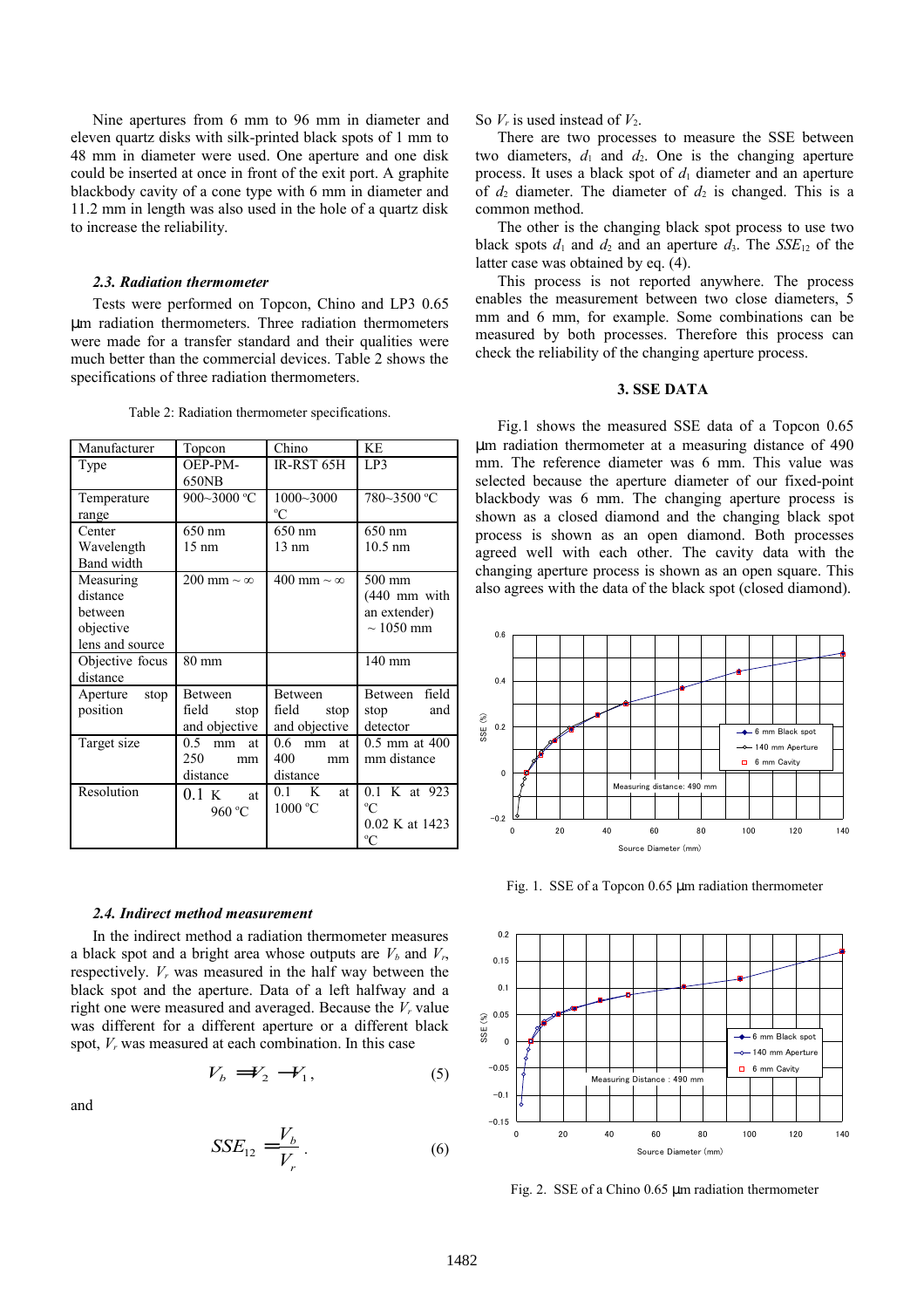Fig. 2 shows the measured SSE data of a Chino 0.65 µm radiation thermometer at a measuring distance of 490 mm. Compared to Fig. 1, the SSE of the Chino thermometer was about one third of the Topcon.

Fig. 3 shows the measured SSE data of an LP3 0.65 µm radiation thermometer at a measuring distance of 700 mm. The LP3's SSE was still better and about one tenth of the Topcon and one third of the Chino. The Objective lenses of the LP3 were changed to Apochromat. This change improved the SSE to half the value reported before [3]. Agreements between the changing black spot process and the changing aperture process were good. There was a small difference between the printed black spot data and the cavity data at apertures larger than the diameter of 96 mm.



Fig. 3. SSE of an LP3 0.65 µm radiation thermometer

#### **4. UNCERTAINTY FACTORS**

Following factors were considered for the uncertainty of the SSE measurement.

reference black spot size  $d_1$ aperture or black spot size  $d_2$ black spot output  $V_b$ bright area output *V<sup>r</sup>* measuring distance *l*<sup>m</sup> reproducibility

## *4.1. Black spot size*

The black spots were silk-printed on a quartz glass. The specification of the size was  $\pm 0.1$  mm. The contribution was expressed as follows.

$$
u_{SSE}(d_1) = u(d_1) \frac{dSSE}{dd_1} \tag{7}
$$

## *4.2. Aperture size*

The apertures were made of aluminium disks and they were mechanically cut with a good precision. But it was painted with white barium sulphate in the back. The inner

diameter was smaller up to 0.3 mm due to the barium sulphate painting.

$$
u_{SSE}(d_2) = u(d_2) \frac{dSSE}{dd_2}.
$$
 (8)

The sensitivity factors in eqs. (7) and (8) were obtained from Figs. 1 to 3.

#### *4.3. Black spot output*

This measurement is very important because the output  $V<sub>b</sub>$  is small and the sensitivity factor is large.

$$
\frac{dSSE}{dV_b} = \frac{1}{V_r} = \frac{SSE}{V_b} \,. \tag{9}
$$

The output error for the black spot came from the transmittance and reflectance of the black spot. In the visible range the transmittance was usually negligibly small. The radiation from the source aperture was reflected by the objective lens to reach partly the black spot and then reflected back to the objective lens. If the measuring distance happened to be close to the diameter of the lens curvature and if the black spot surface is specular, this contribution can be significant. The initial black spot was specular and had some large reflectance in some cases, so we made an additional diffuse silk print on the black spot. Using a blackbody cavity for the black spot, we estimated this contribution by the difference between the black spot and the cavity.

#### *4.4. Bright area output*

The sensitivity factor is calculated as follows.

$$
\frac{dSSE}{dV_r} = -\frac{V_b}{V_r^2} = -\frac{SSE}{V_r}
$$
\n(10)

Because  $V_r$  is large, the contribution is small. We consider following three cases.

radial non-uniformity of radiance difference between left and right Radiance difference between  $V_2$  and  $V_r$ 

#### *A. Radial non-uniformity of radiance*

Fig. 4 shows the radiance distribution at the 140 mm aperture of the integrating sphere measured in a 20-mm step by the Topcon 0.65 µm radiation thermometer. The center is the reference point and the difference is shown in %. The uniformity was good near the center but the spectral radiance decreased as it approached near the edge.

Fig. 5 shows the radiance dependence on the distance from the center. The four or eight data with the same distance were averaged and in the figure the diamond and the bar show the average and the standard deviation, respectively. The dependence was approximated by a quadratic equation shown by the solid line. The fitting was good. The decrease was about 0.3% at the edge. Because the thermometer used for the uniformity measurement had an SSE, the distribution difference was corrected for the SSE in Fig. 1. The broken line shows the corrected difference. The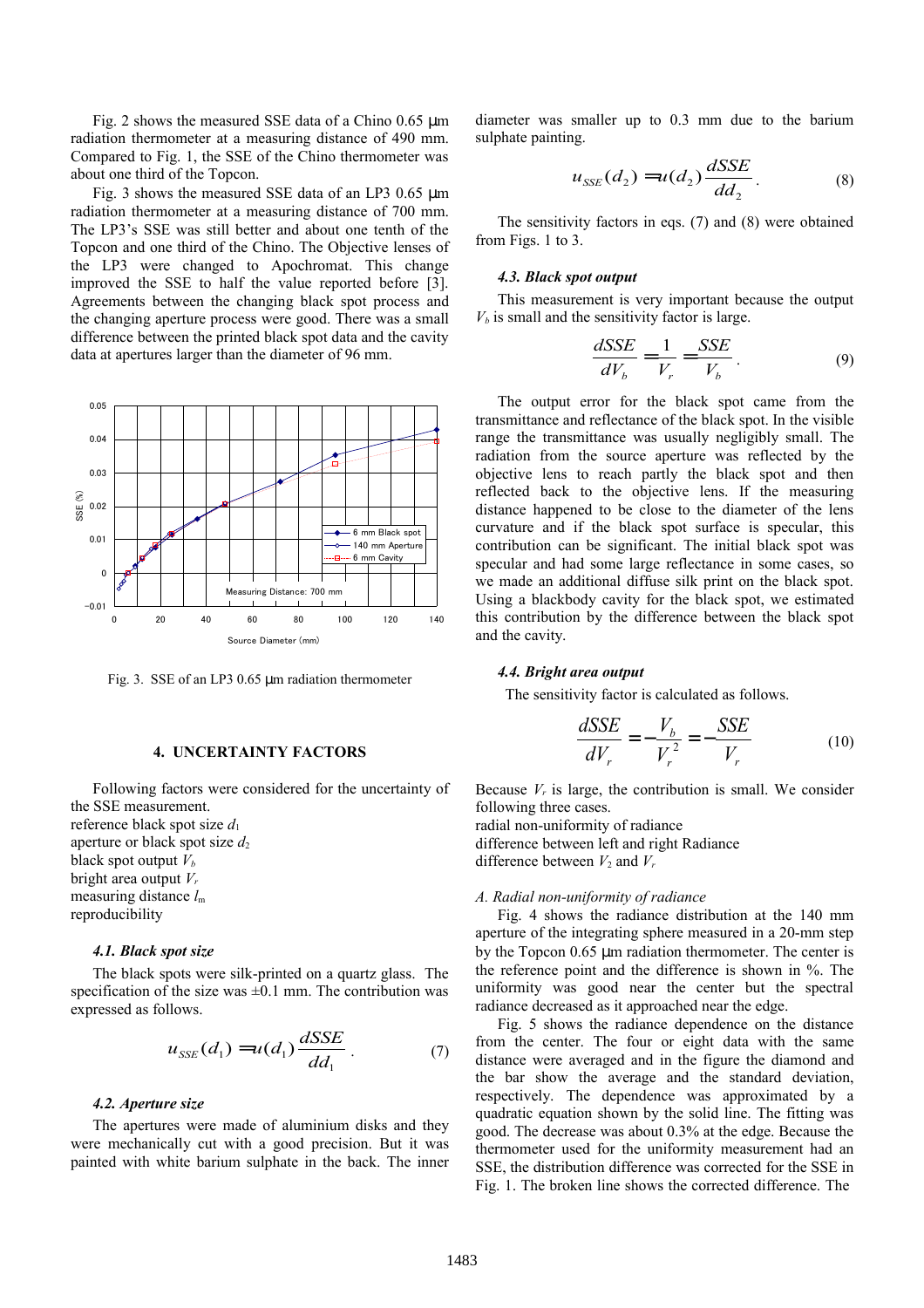

Fig. 4. Radiance non-uniformity of the sphere in %.

correction at the edge was about 0.1 %. By using the broken line, the output decrease of  $V_2$  due to the distribution was estimated by using the following equation.

$$
u_{SSE}^{Nu} = \int_{d_1}^{d_2} DW(s) \frac{dSSE}{ds} ds.
$$
 (11)

Here *DW* is the relative difference of radiance from the center. The contribution was calculated as 0.0002% at the edge for the Topcon thermometer.



Fig. 5. Radiance dependence on the distance from center

#### *B. Difference between left and right Radiance*

In the SSE measurement we measured the left and right side halfway of the bright area and use the average of the outputs as  $V_r$ . The radiance difference between left and right was usually within 0.1 % and at most 0.2 %. A rectangular distribution was assumed.

# *C. Difference between V2 and V<sup>r</sup>*

The SSE difference using  $V_r$  instead of  $V_2$  was calculated by the following equation.

$$
dSSE_{12} = \frac{V_b}{V_r} - \frac{V_b}{V_2} = SSE_{12} \cdot \frac{V_2 - V_r}{V_r}.
$$
 (12)

If the radiance distribution is uniform, following equation applies,

$$
V_1 < V_r < V_2. \tag{13}
$$

From this we obtain

$$
0 < \frac{V_2 - V_r}{V_r} < \frac{SSE_{12}}{1 - SSE_{12}} \tag{14}
$$

If we include the radiance distribution, we obtain following result of horizontal distribution from Fig. 4. Note that we used only halfway to the aperture and the average of the right and left sides was taken.

$$
0 < \frac{V_2 - V_r}{V_r} < \frac{SSE_{12}}{1 - SSE_{12}} + 0.1\% \tag{15}
$$

## *4.5. Measuring distance*

Fig. 6 shows the measuring distance dependence of the SSE of the 0.65 µm radiation thermometer. The data were measured at distances 25 cm, 49 cm, 70 cm and 100 cm. When the measuring distance was farther, the target area became larger and the solid angle of the source from the objective lens was smaller. These effects were small for the Topcon 0.65 µm radiation thermometer. We assumed an uncertainty of 10 mm in focus adjustment and alignment for Topcon and 15 mm for Chino and LP3.



Fig. 6. Measuring distance dependence of SSE of the Topcon 0.65 µm radiation thermometer

## *4.6. Reproducibility*

The reproducibility was obtained by five measurement of the SSE with changing the alignment. The reproducibility was 0.0006 % between 6 mm and 25 mm for Topcon. The focusing was very clear for the Topcon and LP3 thermometers but not clear for the Chino.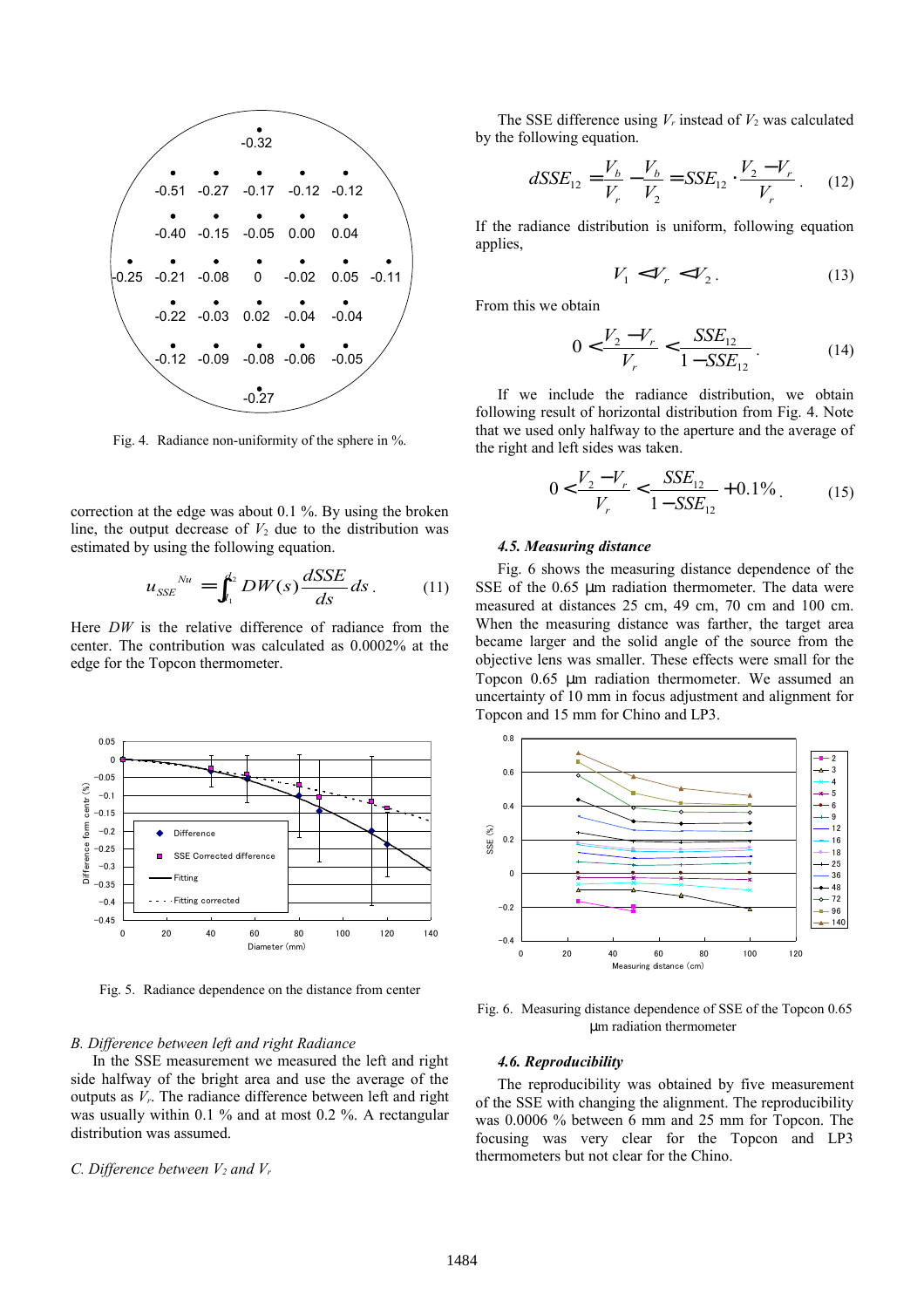| Factor                             | $u_i$            | Distribution factor | Sensitivity     | $u_{SSE}$   |
|------------------------------------|------------------|---------------------|-----------------|-------------|
| Black spot size                    | $0.1$ mm         | 0.58                | $0.023\%$ /mm   | $0.0013\%$  |
| Aperture size                      | $0.3 \text{ mm}$ |                     | $0.0064\%$ /mm  | $0.0019\%$  |
| Output of black spot               | $0.0038\%$       |                     |                 | 0.0038 %    |
| Radial non-uniformity              | $0.00002\%$      |                     |                 | $0.0000\%$  |
| Difference between left and right  | $0.2\%$          | 0.58                | 0.002           | $0.0002\%$  |
| Difference between $V_r$ and $V_1$ | $0.3\%$          |                     | 0.002           | $0.0005 \%$ |
| Measring distance                  | $10 \text{ mm}$  | 0.58                | $0.00013\%$ /mm | $0.0008 \%$ |
| Reproducibility                    | $0.0006\%$       |                     |                 | $0.0006\%$  |
| Combined standard uncertainty      |                  |                     |                 | 0.0046%     |

Table 3. Uncertainty budget for SSE measurement of a Topcon radiation thermometer using a printed black spot between 6 mm and 25 mm

## **5. UNCERTAINTY RESULT**

Table 3 shows the uncertainty budget for the SSE measurement of the Topcon 0.65 µm radiation thermometer between 6 mm and 25 mm diameters. The main factor was the measurement for the black spot output. This error was estimated from the output difference between the black spot and the blackbody cavity. Next main factor was the aperture size.

Fig. 7 shows the uncertainty in SSE measurement of the Topcon 0.65 µm radiation thermometer for various source diameters. For the source diameter larger than 10 mm the changing aperture process was used and otherwise the changing black spot process was used. Note that the abscissa was scaled in logarithm. Main uncertainty factors were the output of the black spot, the black spot size and the measuring distance. The black spot size contributed more for a smaller source diameter. In contrast, the measuring distance contributed more for a larger source diameter.



Fig. 7. Uncertainty in SSE measurement of the Topcon 0.65 µm radiation thermometer (*k*=1)

Fig. 8 shows the uncertainty in SSE measurement of the Chino  $0.65$   $\mu$ m radiation thermometer. The main uncertainty factor was the black spot size and its contribution was larger at a smaller source diameter.

Fig. 9 shows the uncertainty in SSE measurement of the LP3 0.65 µm radiation thermometer. The main uncertainty factor was the output of the black spot. It contributed more at a larger source diameter. For the small source diameter the uncertainty was dominated by the repeatability. If we use a black body cavity for the black spot, we can neglect this factor and the standard uncertainty would be smaller than 0.001 %.



Fig. 8. Uncertainty in SSE measurement of the Chino 0.65 µm radiation thermometer (*k*=1)



Fig. 9. Uncertainty in SSE measurement of the LP3 0.65 µm radiation thermometer (*k*=1)